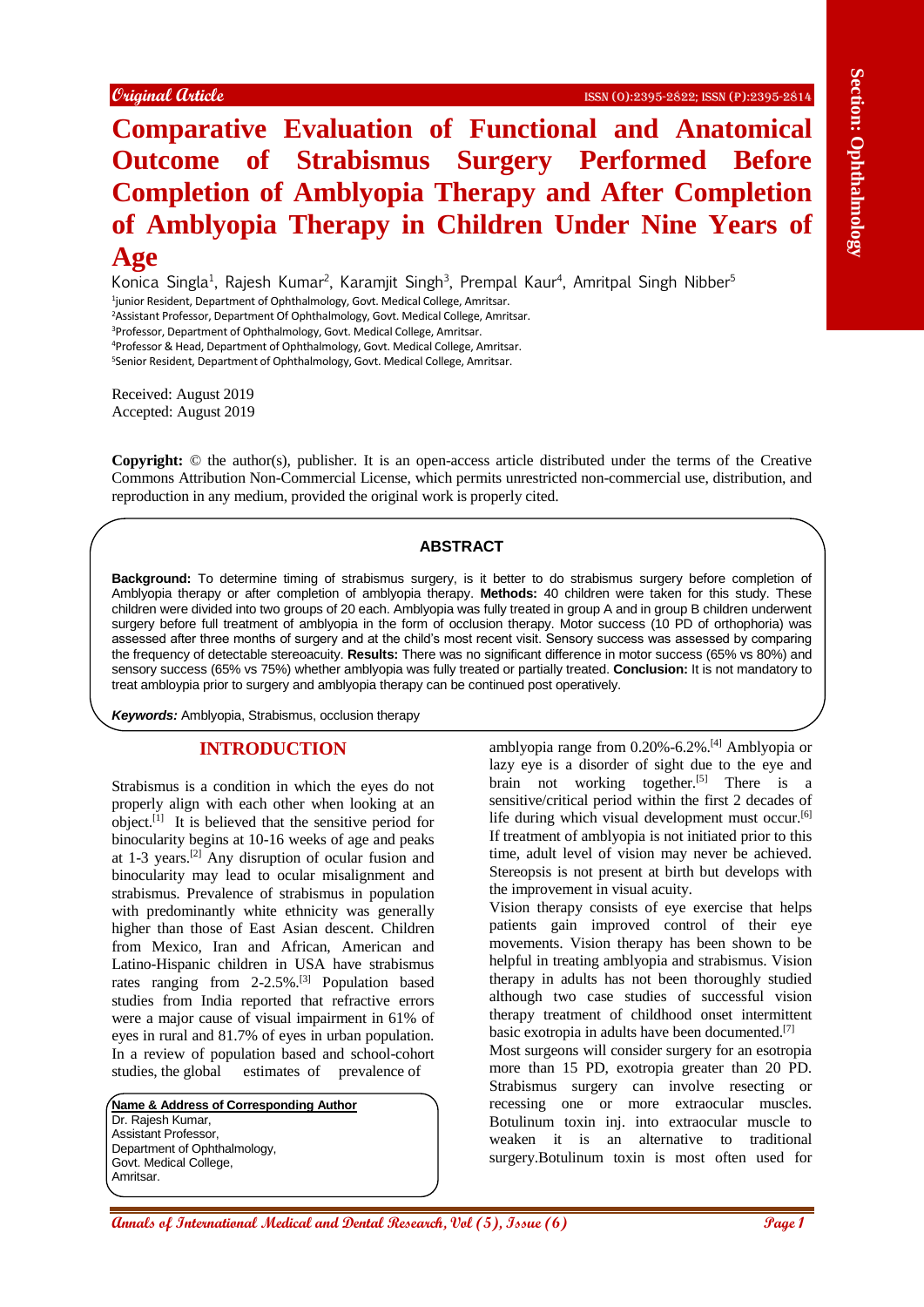infantile esotropia treatment but it has also been used for acute onset starbismic deviation in adults. [8]

# **MATERIALS AND METHODS**

The present study entitled was conducted in the Department of Ophthalmology, Govt. Medical College, Amritsar (Punjab), performed on 40 children diagnosed with horizontal strabismus after taking informed consent from their parents and approval from institutional ethical committee.

### **Inclusion Criteria**

Children with horizontal squint, age less than or equal to 9 years

### **Exclusion Criteria**

Vertical strabismus, Phorias, Squint due to sensory causes, Age more than 9 years, Babies lost to followup, children with incomplete record.

Children were evaluated for age at onset of strabismus, type of strabismus, pre and postoperative visual acuity, deviation at first presentation, deviation at 3 months postoperatively and status of binocularity. Visual acuity was tested in verbal Children by Snellen's Chart or Illiterate E letters. Amblyopia was categorized as Mild, Moderate and severe according to following table.

| Degree of<br>Amblyopia | <b>Preverbal</b>                                                                               | <b>Verbal</b>                                            |
|------------------------|------------------------------------------------------------------------------------------------|----------------------------------------------------------|
| None                   | Alternating fixation<br>equally or holds well (at<br>least 5 to 6 seconds or<br>through blink) | Equal visual<br>acuity (eg. 20/20,<br>$20/30$ both eyes) |
| Mild                   | Maintaining fixation<br>briefly (hold for $1-3$<br>seconds)                                    | One to two lines<br>acuity difference                    |
| Moderate               | <b>Unmaintained fixation</b><br>(immediate refixation to<br>preferred eye)                     | 3–5 lines acuity<br>difference                           |
| Severe                 | Unable to fixate                                                                               | More than five<br>lines acuity<br>differences            |

Children who came with horizontal strabismus, completing the criterion of study were randomly divided into two groups A and B.

**Annals of International State College and Dental State College and College and College and College and College and College and College and College and College and College and College and College and College and College an** In group A: Occlusion therapy was started after initial evaluation according to their age until the subject improved to alternate fixation or equal visual acuity and they were classified as having no amblyopia for the purpose of study. Occlusion therapy was given for at least 3 weeks and maximum for 3 months in both the groups. The children in Group A who could not improve by this time were excluded from study due to short time of study period. Surgery was then performed and children were followed on day 1, 2 weeks, 1 month and 3 months for BCVA. The angle of deviation present after the surgery was measured at 3 months postoperatively. Subsequently patients were also

tested for presence or absence of stereopsis at 3 months.

In group B after initial evaluation, appropriate recommended surgical procedure was performed and occlusion therapy was started at approximately 1week after the surgery. BCVA was recorded at day 1, 2 weeks, 1month and 3 months for BCVA. The angle of deviation present after the surgery was measured along with status of stereopsis at 3 months. All children underwent occlusion therapy. In group B, occlusion was continued again starting at one week postoperatively. The angle of deviation present after the surgery was measured at 3 months postoperatively in both the groups. Subsequently children were also tested for presence or absence of stereopsis at 3months.

# **RESULTS**

|                     | Table 1: Distribution of Mean Age at Their First |  |  |  |
|---------------------|--------------------------------------------------|--|--|--|
| <b>Presentation</b> |                                                  |  |  |  |

| <b>Variables</b>             | Age (In years) |      |                  |         |  |
|------------------------------|----------------|------|------------------|---------|--|
| Group                        |                | Mean | Std.             | p-value |  |
|                              |                |      | <b>Deviation</b> |         |  |
|                              |                | 5.35 | 1.53             | 0.751   |  |
|                              |                | 5.20 | 1.43             | 9NS)    |  |
| Toot annibade Condant to the |                |      |                  |         |  |

Test applied: Student t-tes

Mean age for group A is  $5.35 \pm 1.53$  and for group B it is 5.20±1.43.

### **Table 2: Distribution of Squint Angle**

| Squint Angle in<br>PD | <b>Group A</b>   | <b>Group B</b>   |
|-----------------------|------------------|------------------|
| Mean $\pm SD$         | $47.50 \pm 7.86$ | $48.50 \pm 6.70$ |
| Total                 | $48.0 \pm 7.23$  |                  |

The mean squint angle recorded in the study population was 48.0 PD. In Group A mean squint angle was 47.50 PD and group B 48.50 PD.

|         |  | Table 3: Motor Improvement In Squint Angle After |  |  |
|---------|--|--------------------------------------------------|--|--|
| Surgery |  |                                                  |  |  |

| ౼<br><b>Variables</b> | <b>Post-OP Squint Angle</b><br>(after 3 months) | p-value  |       |  |
|-----------------------|-------------------------------------------------|----------|-------|--|
| Groups                | $<$ 10 PD                                       | $>10$ PD |       |  |
|                       | 13                                              |          |       |  |
|                       | 65%                                             | 35%      |       |  |
| В                     | 16                                              |          | 0.288 |  |
|                       | 80%                                             | 20%      |       |  |
| Total                 | 29                                              |          |       |  |
|                       | 72.5%                                           | 27.5%    |       |  |

Test applied: Chi-square test.

| <b>Table 4: Sensory Improvement (Stereopsis)</b> |                                                |         |       |  |  |
|--------------------------------------------------|------------------------------------------------|---------|-------|--|--|
| <b>Variables</b>                                 | <b>Stereopsis at 3 months</b><br>after surgery | p-value |       |  |  |
| Groups                                           | Absent                                         | Present |       |  |  |
|                                                  |                                                | 13      |       |  |  |
|                                                  | 35%                                            | 65%     |       |  |  |
| в                                                |                                                | 15      | 0.490 |  |  |
|                                                  | 25%                                            | 75%     |       |  |  |
| Total                                            | 12.                                            | 28      |       |  |  |
|                                                  | 30%                                            | 70%     |       |  |  |
| — <u>.</u>                                       |                                                |         |       |  |  |

Test applied: Chi-square test.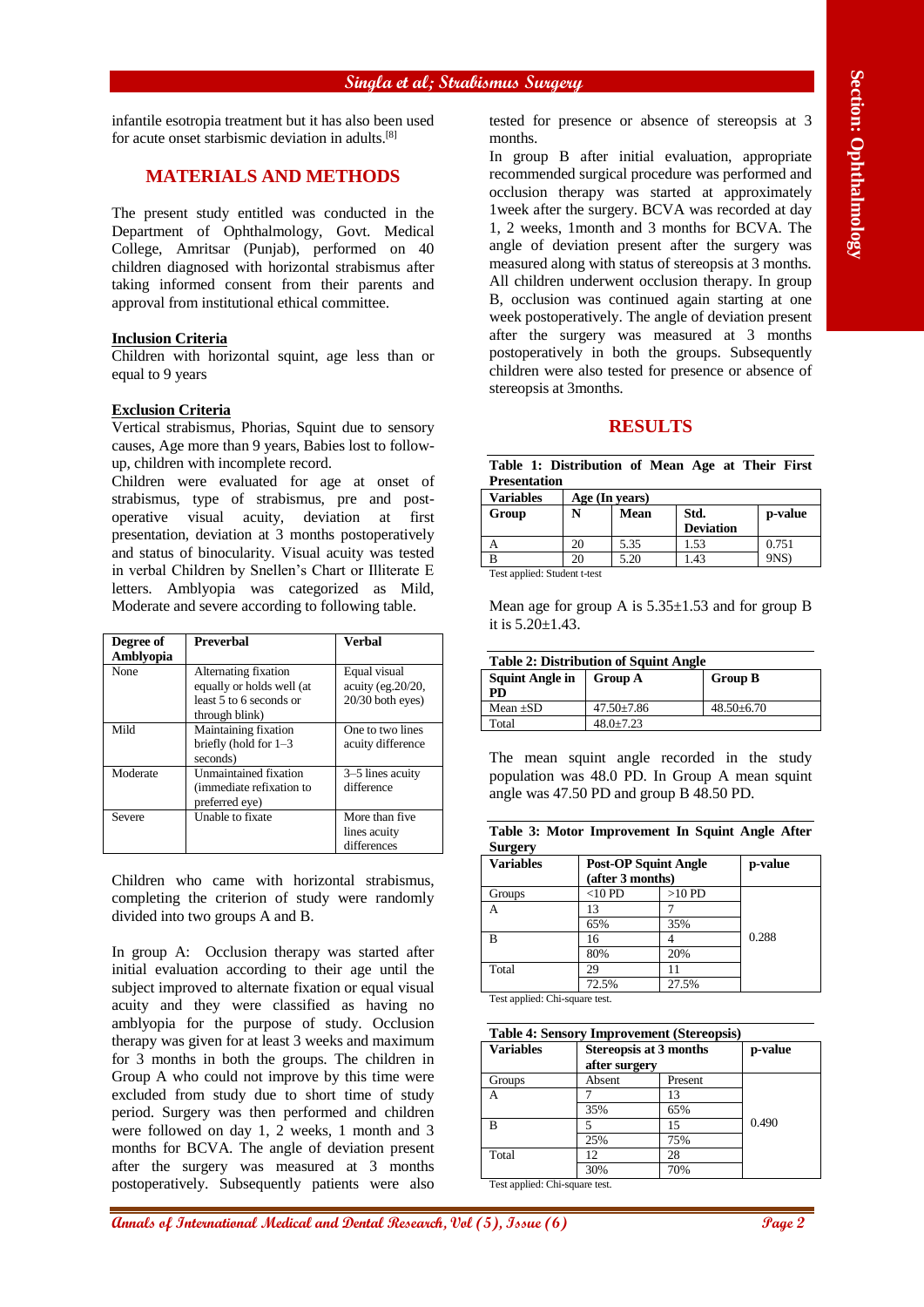[Table 3], depicts the distribution of improvement in squint i.e. squint angle less than 10 PD achieved after surgery among study groups. On analysis using chi-square test; in group A 65% and in group B 80% showed reduction in angle; the level of improvement between the groups were found statistically nonsignificant ( $p \ge 0.05$ ).

[Table 4], depicts the distribution of stereopsis among study group. On analysis using chi-square test no statistical significant difference between the study groups was observed for the presence of stereopsis (group A 32.5% and group B 37.5%); p≥0.05

### **DISCUSSION**

Strabismus is the one of the major causes of treatable childhood blindness which when left untreated leads to development of amblyopia. It is also a cause of social stigma which leads to underdevelopment of children. An early and appropriate treatment can prevent both.

Several studies have reported the outcome of treatment of strabismus and amblyopia therapy but there are very few studies which have reported whether amblyopia should be treated before the strabismus surgery or after it.

We have conducted this present prospective clinical study to determine whether or not amblyopia must be fully treated before strabismus surgery or after surgery to yield the best motor and sensory results.

In the present study the distribution of age within the two groups was found approximately similar. The mean age at first presentation in group A was 5.35 years and 5.20 years in group B. Dadeya et al.9 reported mean age of 3.2 years in group A and 3.0 years in group B. Meyer et al. $[10]$  reported that the age of 10.9 months in group A and 11.1 months in group B. Micheal X Repka et al.<sup>[11]</sup> reported mean age n acquired strabismus patients was 3 years. Birch et al.<sup>[12]</sup> reported the mean age to be 4.6 months.

In our study the distribution of sex within the two groups is approximately similar. The proportion of male children was 57.5% in group A and 42.5% in group B. Meyer K et al.<sup>[10]</sup> 1998 conducted a study in which they also found 45% were males and 51% were females. Birch et al.<sup>[12]</sup> reported 43%females and 57% males.

In the present study the distribution of amblyopia in the two groups is quite similar. Mild amblyopia (group A 30% and group B 27.5%) and Moderate amblyopia (20% in group A and 22.5% in group B) the p value for the difference in distribution between the groups was 0.759.Meyer K et al. (1998)10 found that the distribution of amblyopia in the two groups was similar with a median class of 2 in both groups. The p value for the difference in distribution between the groups was 0.14.

In our study, 20 (50%) presented with squint angle of 40-45 PD followed by 12 (30%) 46-50 PD and 8 (20%) were found with squint angle 56-60 PD. Overall mean angle reported in the present study was 48.0 PD. Kampanartsanyakorn S et al.<sup>[13]</sup> reported 44.1PD of squint angle. In the present study mean squint angle in group Awas 47.50 PD and ingroup Bwas48.50.Dadeya et al.<sup>[9]</sup> reportedmean angle of 42PD in group A and 44PD in group B. Meyer K et al.<sup>[10]</sup> reported mean angle of  $19PD$  in group A and 21.3 PD in group B.

In the present study the distribution of best corrected visual acuity achieved among subjects in both the groups showed improvement in the BCVA but improvement in Group A was better as compared to group B. A study conducted in 1992 reported that after an average treatment period of 4 months 90% of the patients had significant improvement in visual acuity.[14]

In the present study the surgical success rate for patients with moderate amblyopia was poor only among the infantile group (23.8%). The patients with acquired esotropia had 89.3% success rate. The difference in success rate between the infantile and acquired group was statistically significant. Our findings were found in agreement with the results observed by Dadeya S and Kamlesh MS (2001).[9]

**This 1)** *Are constrained and the section of Are not the Section of Are not the Section of Are not the Section of Are not the Section of Are not the Section of Are not the Section of Are not the Section of Are not the Sec* Stereopsis is not present at birth but starts to develop within the 3rd and 4th months of life and rapidly develops during the first 6 months of life in humans.<sup>[15,16]</sup> Prospective studies showed that surgical alignment within the first 24 months of life is associated with better stereopsis, 17 especially within the period of plasticity at 2−4 months of age for the development of stereopsis.18In the present study 65% patients in group A showed motor success vs  $80\%$  in group B with a p  $>0.05$ . Stereopsis was achieved in65% in group A and in 75% of participants in group B. On analysis no statistical significant difference between the study groups were observed for the presence of stereopsis ( $p \geq 0.05$ ), suggesting that presence of amblyopia doesn't affect success of strabismus surgery. Our findings were in agreement with the findings of other authors Zak et al.[19] 1982 that for esotropia proceeding with surgery is reasonable even if amblyopia persists. In another study conducted by Dadeya S and Kamlesh MS 20019 showed motor success 84%and 75% and sensory success of 55% and 50% in Group A and B respectively which were statistically insignificant. Similar results were observed by Altınsoy HI et al.[20] 2016 who suggested that there was no significantly increase in proportion of children in the early surgery group who developed stereopsis as compared to children in the other group. In final report of the "early vs late infantile strabismus surgery study" (ELISSS), cases with early surgery (between 6−24 months) had better stereopsis in comparisonwith the cases with delayed surgery (between 32−60 months) at a 6-year follow up.[21]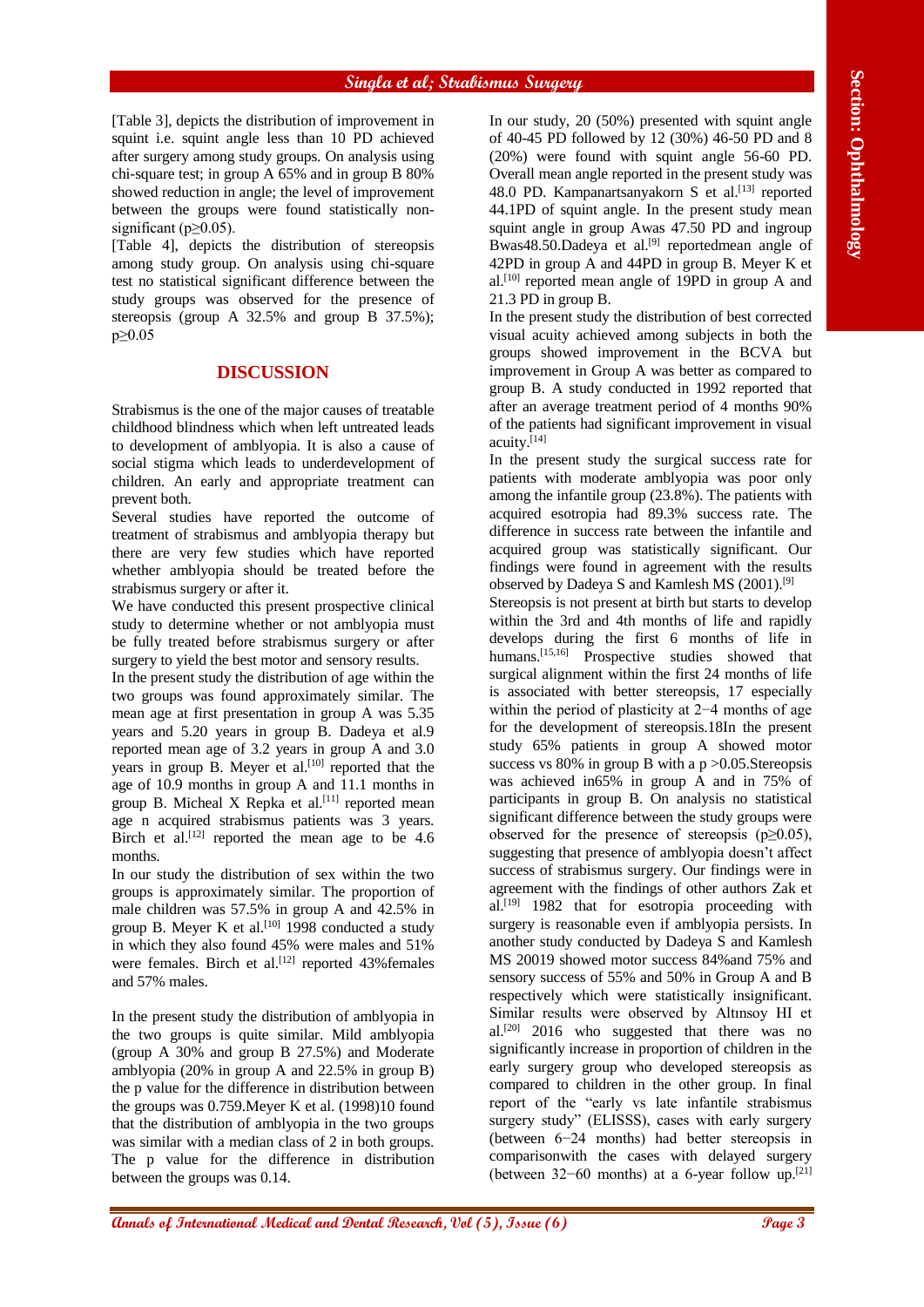However Helveston EM22 reported that only 4 (25%) cases had stereopsis out of 10 cases of infantile ET who had BMR surgeries within 6 months (83−159 days) of age with a long-term follow up, and they pointed out that the development of stereopsis could be increased with early surgery and stereopsis might be developed by structural factors rather than the timing of the surgery, although duration of misalignment within the critical period has been found to be the most important factor for the development of stereoacuity in some studies. First, large-scale retrospective reviews of clinical data, such as those conducted by Ing23 and by Taylor24 have reported that fusion and stereopsis are more commonly found in children whose eyes were initially aligned by age 24 months than in children whose eyes were initially aligned after 24 months.

**Alarac Medical and Dental and Dental and Dental and Dental and Dental and Dental and Dental and Dental and Dental and Dental and Dental and Dental and Dental and Dental and Dental and Dental and Dental and Dental and Den** Classic teaching recommends treatment of amblyopia prior to surgical intervention. It may require postponing the surgical intervention till completion of amblyopia therapy. In this way surgical intervention may be delayed for months or years in intractable amblyopia, thus denying the benefits of early surgery to these patients. Hence the question arises, why wait till completion of amblyopia therapy and deny the benefits of early surgery to these patients. Moreover early alignment is important for the improvement of appearance both psychologically and socially in infantile esotropia. It is suggested that early alignment may aid in the development of fine motor skills and visually directed skills. However, it must be emphasized to the parents that amblyopia therapy must be continued post-operatively, because after surgical alignment patients may gain a false sense of security that there is no need for amblyopia therapy. Moreover, it might be difficult to interpret fixation preference in post-operatively straight eyes with small deviations. Moreover, Lam et al. (1993),<sup>[25]</sup> and Weakely DR (1997),<sup>[26]</sup> have suggested that performing surgery before the completion of amblyopia therapy does not affect the motor or sensory outcome adversely, provided amblyopia therapy is continued post operatively.

Limitation of our study was shorter time span of study and less number of patients.

# **CONCLUSION**

So it is concluded from above study that it is not mandatory to treat amblyopia prior to surgery in horizontal strabismus. However, amblyopia therapy must be continued post-operatively. More studies involving longer follow-ups and large sample size are required to be done to increase the validity of results.

# **REFERENCES**

- 1. Visual Processing: Strabismus. National Eye Institute. National Institutes of Health. June 16,2010. Archived from the original on October 5,2016. Retrieved October 2,2016.
- 2. Banks MS, Aslin RN, Leston RD. Sensitive period for the development of human binocular vision. Sciece. 1975;190(4215):675-7.
- 3. Faghihi M, Ostadimoghaddam H, Yekta AA. Amblyopia and strabismus in Iranian schoolchildren, Mashhad. Strabismus. 2011;19(4):147–52.
- 4. Pai AS, Rose KA, Leone JF, Sharbini S, Burlutsky G, Varma R, et al. Amblyopia prevalence and risk factors in Australian preschool children. Ophthalmology. 2012;119(1):138–44.
- 5. Cibis G, Gulani AC. Amblyopia. StatPearls Publishing LLC. 2018. Available from: http://creativecommons.org/licenses/by/4.0/
- 6. Stewart CE, Moseley MJ, Fielder AR. Amblyopia therapy: an update. Strabismus. 2011;19(3):91–8.
- 7. Peddle A, Han E, Steiner A. Vision therapy for basic exotropia in adults: 2 case studies. Optometry. 2011;82(8):467–74.
- 8. Donahue SP. Botulinum toxin treatment for esotropia. Am Orthopt J. 2013;63(1):29–31.
- 9. Dadeya S, Kamlesh MS. Is it mandatory to treat amblyopia prior to surgery in esotropia? ActaOphthalmol Scand. 2001;79(1):28–30.
- 10. Meyer K, Breitschwerdt H, Kolling GH, Simonsz HJ. The Early vs Late Infantile Strabismus Surgery Study: do sources for bias exist in this non-randomised trial? Early vs Late Infantile Strabismus Surgery Study Group. Br J Ophthalmol. 1998;82(8):934–8.
- 11. Repka MX, Connett JE, Scott WE, Prism Adaptation Study Research Group. The one-year surgical outcome after prism adaptation for the management of acquired esotropia. Ophthalmology. 1996;103(6):922-8.
- 12. Birch E, Stager D, Wright K, Beck R; Pediatric Eye Disease Investigator Group. The natural history of infantile esotropia during the first six months of life. J AAPOS.  $1998:2(6):325-8$ .
- 13. Kampanartsanyakorn S, Surachatkumtonekul T, Dulayajinda D, Jumroendararasmee M, Tongsae S. The outcomes of horizontal strabismus surgery and influencing factors of the surgical success. J Med Assoc Thai. 2005;88Suppl 9:S94-9.
- 14. Rutstein RP, Fuhr PS. Efficacy and stability of amblyopia therapy. Optom Vis Sci. 1992;69(10):747–54.
- 15. Mocan MC, Azar N. Surgical timing for infantile esotropia. Int Ophthalmol Clin. 2005;45(4):83–95
- 16. Birch EE, Gwiazda J, Held R. Stereoacuity development for crossed and uncrossed disparities in human infants. Vision Res. 1982;22(5):507–13.
- 17. Birch E, Stager D, Wright K, Beck R; Pediatric Eye Disease Investigator Group. The natural history of infantile esotropia during the first six months of life. J AAPOS.  $1998;2(6):325-8$ .
- 18. Wright KW, Edelman PM, McVey JH, Terry AP, Lin M. High-grade stereo acuity after early surgery for congenital esotropia. Arch Ophthalmol. 1994;112(7):913–9.
- 19. Zak TA, Morin JD. Early surgery for infantile esotropia: results and influence of age upon results. Can J Ophthalmol. 1982;17(5):213–8.
- 20. Altinsoy HI, Gokce G, Ceylan OM, Mutlu FM. Long-term motor and sensory outcomes after surgery for infantile esotropia. Vojnosanit Pregl. 2016;73(5):463–8.
- 21. Simonsz HJ, Kolling GH, Unnebrink K. Final report of the early vs. late infantile strabismus surgery study (ELISSS), a controlled, prospective, multicenter study. Strabismus. 2005;13(4):169–99.
- 22. Helveston EM. The incidence of amblyopia exanopsia in young adult males in Minessota in 1962–1963. Am J Ophthalmol 1965;60:75–82.
- 23. Ing MR. Early surgical alignment for congenital esotropia. Trans Am Ophthalmol Soc. 1981;79:625–63.